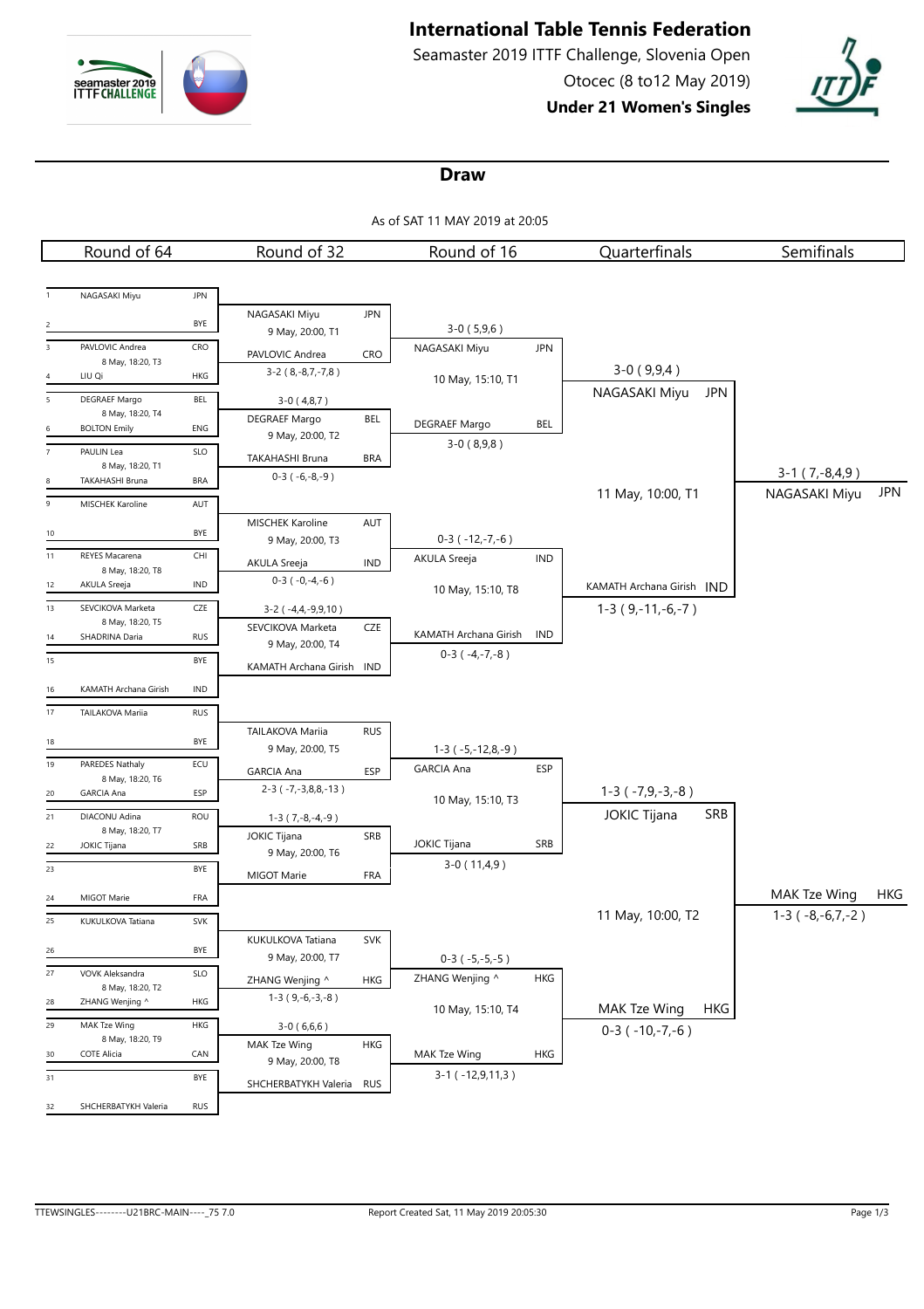

# **International Table Tennis Federation**

Seamaster 2019 ITTF Challenge, Slovenia Open Otocec (8 to12 May 2019)

**Under 21 Women's Singles**



#### **Draw**

As of SAT 11 MAY 2019 at 20:05

|    | Round of 64                                  |            | Round of 32                   |            | Round of 16               |            | Quarterfinals              | Semifinals                                       |            |
|----|----------------------------------------------|------------|-------------------------------|------------|---------------------------|------------|----------------------------|--------------------------------------------------|------------|
|    |                                              |            |                               |            |                           |            |                            |                                                  |            |
| 33 | LUNG Lisa                                    | BEL        |                               |            |                           |            |                            |                                                  |            |
| 34 |                                              | BYE        | LUNG Lisa                     | <b>BEL</b> |                           |            |                            |                                                  |            |
|    |                                              |            | 9 May, 20:00, T9              |            | $0-3$ ( $-7,-9,-11$ )     |            |                            |                                                  |            |
| 35 | SAWETTABUT Jinnipa<br>8 May, 18:20, T10      | THA        | OJIO Haruna                   | <b>JPN</b> | OJIO Haruna               | <b>JPN</b> |                            |                                                  |            |
| 36 | OJIO Haruna                                  | <b>JPN</b> | $0-3(-3,-9,-9)$               |            | 10 May, 15:10, T5         |            | $0-3(-5,-7,-9)$            |                                                  |            |
| 37 | DUTTA Moumita                                | <b>IND</b> | $0-3$ ( $-10,-15,-5$ )        |            |                           |            | SHIN Yubin<br><b>KOR</b>   |                                                  |            |
| 38 | 8 May, 19:00, T3<br>ORTEGA Daniela           | CHI        | <b>ORTEGA Daniela</b>         | CHI        | SHIN Yubin                | <b>KOR</b> |                            |                                                  |            |
| 39 |                                              | BYE        | 9 May, 20:00, T10             |            | $0-3(-4,-9,-9)$           |            |                            |                                                  |            |
|    |                                              |            | SHIN Yubin                    | <b>KOR</b> |                           |            |                            |                                                  |            |
| 40 | SHIN Yubin                                   | <b>KOR</b> |                               |            |                           |            |                            | $2-3$ ( $-4,-7,8,8,-7$ )<br>KOLISH Anastasia RUS |            |
| 41 | <b>BERGAND Filippa</b>                       | SWE        |                               |            |                           |            | 11 May, 10:00, T3          |                                                  |            |
| 42 |                                              | BYE        | <b>BERGAND Filippa</b>        | SWE        |                           |            |                            |                                                  |            |
| 43 |                                              | SWE        | 9 May, 20:00, T11             |            | (INJ)                     |            |                            |                                                  |            |
|    | KALLBERG Christina<br>8 May, 19:00, T7       |            | SU Pei-Ling                   | TPE        | SU Pei-Ling               | TPE        |                            |                                                  |            |
| 44 | SU Pei-Ling                                  | TPE        | $1-3(5,-6,-5,-11)$            |            | 10 May, 15:10, T6         |            | KOLISH Anastasia RUS       |                                                  |            |
| 45 | KOLISH Anastasia                             | <b>RUS</b> | $3-1(8,-9,9,8)$               |            |                           |            | $0-3$ ( $-9,-6,-5$ )       |                                                  |            |
| 46 | 8 May, 19:00, T1<br>STRAZAR Katarina         | SLO        | KOLISH Anastasia              | <b>RUS</b> | KOLISH Anastasia          | <b>RUS</b> |                            |                                                  |            |
|    |                                              |            | 9 May, 20:00, T12             |            | $3-2$ (9,8, -7, -11,9)    |            |                            |                                                  |            |
| 47 |                                              | BYE        | DIAZ Adriana                  | <b>PUR</b> |                           |            |                            |                                                  |            |
| 48 | DIAZ Adriana                                 | PUR        |                               |            |                           |            |                            |                                                  |            |
| 49 | ZARIF Audrey                                 | FRA        |                               |            |                           |            |                            |                                                  |            |
| 50 |                                              | BYE        | ZARIF Audrey                  | <b>FRA</b> |                           |            |                            |                                                  |            |
| 51 | TSAI Yu-Chin                                 | TPE        | 9 May, 20:40, T9              |            | $0-3$ ( $-9,-8,-7$ )      |            |                            |                                                  |            |
|    | 8 May, 19:00, T4                             |            | TSAI Yu-Chin                  | TPE        | TSAI Yu-Chin              | TPE        |                            |                                                  |            |
| 52 | VIGNJEVIC Dragana                            | SRB        | $3-0(6,4,5)$                  |            | 10 May, 15:10, T7         |            | $3-0(8,10,8)$              |                                                  |            |
| 53 | FEHER Orsolya                                | HUN        | $3-0(6,6,6)$                  |            |                           |            | TSAI Yu-Chin<br><b>TPE</b> |                                                  |            |
| 54 | 8 May, 19:00, T5<br>ROOSE Alma               | SWE        | FEHER Orsolya                 | <b>HUN</b> | FEHER Orsolya             | <b>HUN</b> |                            |                                                  |            |
| 55 |                                              | BYE        | 9 May, 20:40, T10             |            | $3-0(4,6,11)$             |            |                            |                                                  |            |
|    |                                              |            | SELVAKUMAR Selena             | IND        |                           |            |                            |                                                  |            |
| 56 | SELVAKUMAR Selena                            | IND        |                               |            |                           |            |                            | TSAI Yu-Chin                                     | <b>TPE</b> |
| 57 | <b>HARTBRICH Leonie</b>                      | HUN        | $0-3$ ( $-7,-6,-8$ )          |            |                           |            | 11 May, 10:00, T4          | $3-0(10,9,11)$                                   |            |
| 58 | 8 May, 19:00, T6<br>CAKOL Klara              | CRO        | CAKOL Klara                   | CRO        |                           |            |                            |                                                  |            |
| 59 | NAKAMORI Honami                              | <b>JPN</b> | 9 May, 20:40, T11             |            | $3-2$ ( $-10,-7,8,4,10$ ) |            |                            |                                                  |            |
|    | 8 May, 19:00, T2                             |            | NAKAMORI Honami               | <b>JPN</b> | <b>CAKOL Klara</b>        | CRO        |                            |                                                  |            |
| 60 | <b>TOFANT Ana</b>                            | SLO        | $3-0(7,7,4)$                  |            | 10 May, 15:10, T2         |            | SOMA Yumeno<br><b>JPN</b>  |                                                  |            |
| 61 | <b>GUISNEL Oceane</b>                        | FRA        | $2-3$ ( $-9, -7, 4, 11, -8$ ) |            |                           |            | $0-3(-3,-8,-4)$            |                                                  |            |
| 62 | 8 May, 19:00, T8<br><b>BRATEYKO Solomiya</b> | UKR        | <b>BRATEYKO Solomiya</b>      | <b>UKR</b> | SOMA Yumeno               | <b>JPN</b> |                            |                                                  |            |
| 63 |                                              | BYE        | 9 May, 20:40, T12             |            | $0-3(-3,-8,-3)$           |            |                            |                                                  |            |
|    |                                              |            | SOMA Yumeno                   | <b>JPN</b> |                           |            |                            |                                                  |            |
| 64 | SOMA Yumeno                                  | <b>JPN</b> |                               |            |                           |            |                            |                                                  |            |